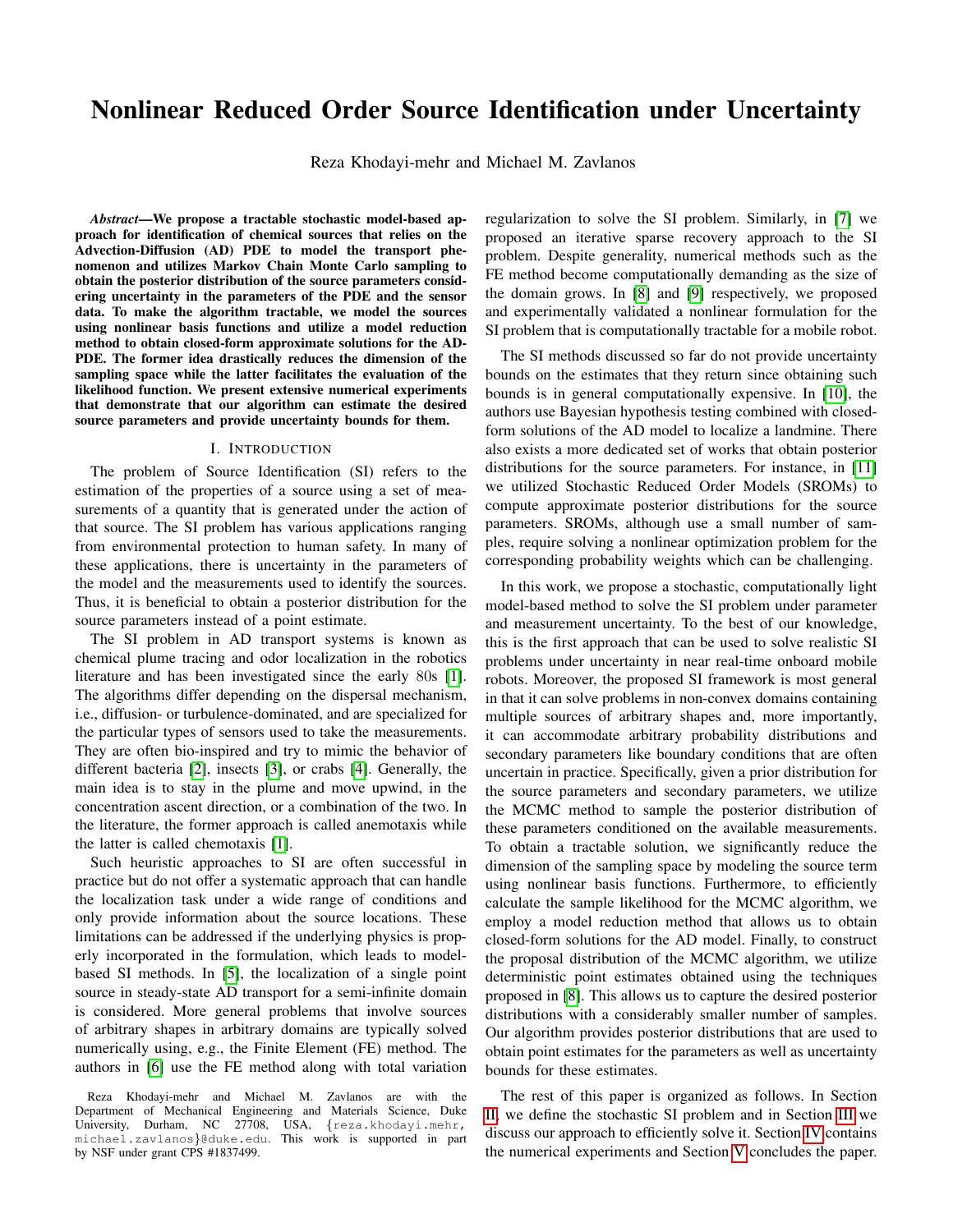### II. PROBLEM DEFINITION

<span id="page-1-0"></span>Let  $\Omega \subset \mathbb{R}^{d_x}$  denote the domain of interest and consider a velocity vector field  $q : \Omega \to \mathbb{R}^{d_x}$  and its corresponding diffusivity field  $\kappa : \Omega \to \mathbb{R}_+$ . Then, the transport of a quantity of interest  $c : \Omega \to \mathbb{R}$ , e.g., a chemical concentration, in this domain is captured by the Advection-Diffusion (AD) PDE

<span id="page-1-2"></span>
$$
-\nabla \cdot (-\kappa \nabla c + q c) + s = 0,\tag{1}
$$

where  $s : \Omega \to \mathbb{R}$  is the source field. Given an appropriate set of Boundary Conditions (BCs), the solution of the AD-PDE [\(1\)](#page-1-2) is well-posed and unique [\[12\]](#page-5-12). We refer to the parameters that appear in the AD-PDE [\(1\)](#page-1-2), i.e., the velocity and diffusivity fields as well as the BCs, as the input data. In real world problems, these input data are uncertain due to modeling and measurement errors.

Let  $x \in \Omega$  denote the spatial coordinates and  $z_k \in \mathbb{R}$ denote the k-th measurement of the concentration field  $c(x)$ at location  $x_k$  for  $1 \leq k \leq m$ . We consider a measurement model with additive Gaussian noise given as

<span id="page-1-3"></span>
$$
z_k = c(x_k) + \bar{\epsilon},\tag{2}
$$

where  $\bar{\epsilon} \sim \mathcal{N}(0, \bar{\sigma}^2)$  and  $\bar{\sigma} > 0$  is the standard deviation of the noise. We assume that the noise components for different measurements are independent and identically distributed.

Let  $p \in \mathbb{R}^{d_p}$  parameterize the source function s and  $\pi(P)$ encode our prior belief about the source parameters, where we use upper case letters to denote Random Variables (RVs) and lower case letters to denote their realizations. Furthermore, let  $\theta \in \mathbb{R}^{d_{\theta}}$  denote a RV that collects the uncertain secondary parameters including the parameters that the PDE input-data depend on and  $\pi(\Theta)$  denote our prior belief about these secondary parameters. Note that  $\theta$  is independent of the source parameters p. Then, we define the desired stochastic SI problem as follows.

*Problem 2.1 (Stochastic Source Identification Problem):* Given the prior distributions  $\pi(P)$  and  $\pi(\Theta)$  and a set of  $m$  measurements  $z_{1:m}$ , find the joint posterior distribution  $\pi(P,\Theta|z_{1:m}) = \pi(P|z_{1:m})\pi(\Theta|z_{1:m})$  of the source and secondary parameters.

Once we have this distribution, we can acquire point estimates as well as uncertainty bounds for the desired parameters; see Section [III-C.](#page-3-1)

Although the AD-PDE [\(1\)](#page-1-2) has a unique solution  $c(x)$ , it is often impossible to obtain this solution in closed-form and only approximations can be obtained using discretizationbased methods, e.g. the FE method [\[12\]](#page-5-12). Given a realization of the RVs p and  $\theta$ , let the function  $\mu : \Omega \to \mathbb{R}$  denote an approximate solution of the AD model [\(1\)](#page-1-2). Then, we rewrite the measurement model [\(2\)](#page-1-3) as

<span id="page-1-7"></span>
$$
z_k = \mu(x_k; p, \theta) + \epsilon,\tag{3}
$$

where  $\epsilon \sim \mathcal{N}(0, \sigma^2)$  encapsulates the model error in addition to the sensor noise and thus  $\sigma \geq \bar{\sigma}$ ; note that  $\bar{\epsilon}$  in [\(2\)](#page-1-3) models only the sensor noise. We include  $\sigma$  in the vector of secondary parameters θ. Using the Bayes' rule, we have  $\pi(P, \Theta | z_{1:m}) \propto$  $\pi(z_{1:m}|P,\Theta)\pi(P)\pi(\Theta)$  where

<span id="page-1-5"></span>
$$
z_{1:m}|p, \theta \sim \mathcal{N}(\mu(x_{1:m}), \sigma^2 \mathcal{I}_m)
$$
 (4)

## <span id="page-1-4"></span>Algorithm 1 Metropolis-Hastings Algorithm

**Require:** The measurements  $z_{1:m}$ ; **Require:** The model  $\mu(\cdot)$  and priors  $\pi(P)$  and  $\pi(\Theta)$ ; **Require:** Current samples  $p^i$  and  $\theta^i$ ; **Require:** The proposal distribution  $\hat{\pi}(P, \Theta | p^i, \theta^i, z_{1:m})$ ;

- 1: Draw a sample  $(\bar{p}^i, \bar{\theta}^i)$  from  $\hat{\pi}(P, \Theta | p^i, \theta^i, z_{1:m})$ ;
- <span id="page-1-6"></span>2: Compute the acceptance probability:

$$
\rho^{i+1} = \min\left\{1, ~\frac{\pi(\bar{p}^i, \bar{\theta}^i | z_{1:m})}{\pi(p^i, \theta^i | z_{1:m})} \frac{\hat{\pi}(p^i, \theta^i | \bar{p}^i, \bar{\theta}^i, z_{1:m})}{\hat{\pi}(\bar{p}^i, \bar{\theta}^i | p^i, \theta^i, z_{1:m})}\right\};
$$

3: Set  $(p^{i+1}, \theta^{i+1}) = (\bar{p}^i, \bar{\theta}^i)$  with probability  $\rho^{i+1}$  and  $(p^{i+1}, \theta^{i+1}) = (p^i, \theta^i)$  with probability  $1 - \rho^{i+1}$ .

is the likelihood,  $x_{1:m}$  denotes the sequence of m measurement locations,  $\mu(x_{1:m}) = (\mu(x_1), \ldots, \mu(x_m))$ , and  $\mathcal{I}_m \in \mathbb{R}^{m \times m}$ denotes the identity matrix.

Often the target posterior  $\pi(P, \Theta | z_{1:m})$  has an unknown distribution that depends on the priors  $\pi(P)$  and  $\pi(\Theta)$ . Furthermore, the set  $A_p$  of admissible values of the source parameters is often compact and non-convex. This also can be true for the set  $A_{\theta}$  of admissible secondary parameters. Consequently, it is in general impossible to obtain the posterior as a known distribution in closed-form. In the next section we utilize a Markov Chain Monte Carlo (MCMC) sampling approach to approximate  $\pi(P, \Theta | z_{1:m})$ .

#### III. STOCHASTIC SOURCE IDENTIFICATION

## <span id="page-1-8"></span><span id="page-1-1"></span>*A. Sampling the Posterior Distribution*

Given the measurements  $z_{1:m}$  and a sample  $(p^i, \theta^i)$ , let  $\hat{\pi}(P,\Theta|p^i,\theta^i,z_{1:m})$  denote a proposal distribution that we can easily sample from. Then, we use the Metropolis-Hastings (MH) algorithm to sample the target posterior  $\pi(P, \Theta | z_{1:m})$ . Algorithm [1](#page-1-4) shows iteration  $i + 1$  of this algorithm during which a new sample  $(\bar{p}^i, \bar{\theta}^i)$  is drawn from the proposal distribution, its acceptance probability  $\rho^{i+1}$  is computed, and this sample is randomly accepted with probability of  $\rho^{i+1}$ . Running Algorithm [1](#page-1-4) for  $n$  iterations generates the set of samples  $\left\{p^i, \theta^i\right\}_{i=1}^n$  that approximate the desired posterior distribution. More specifically, for the MH algorithm the Markov chain corresponding to these samples is ergodic and stationary with respect to the posterior distribution  $\pi(P, \Theta | z_{1:m})$  and converges to it in distribution; see [\[13\]](#page-5-13), [\[14\]](#page-5-14) for details.

Efficient implementation of Algorithm [1,](#page-1-4) requires addressing three challenges. First, the dimensions of the admissible sets  $A_n$  and  $A_\theta$  should be as small as possible since the number of samples required to explore them grows as these dimensions increase. Second, each evaluation of the likelihood [\(4\)](#page-1-5) in line [2](#page-1-6) to compute the acceptance probability  $\rho^{i+1}$ , requires one solution of the AD model. This can be computationally prohibitive since the MCMC methods require a large number of samples for convergence. Finally, we need a proposal distribution that effectively samples the high probability regions of the admissible sets.

To address the first challenge, we propose a parameterization for the source term that drastically reduces the number of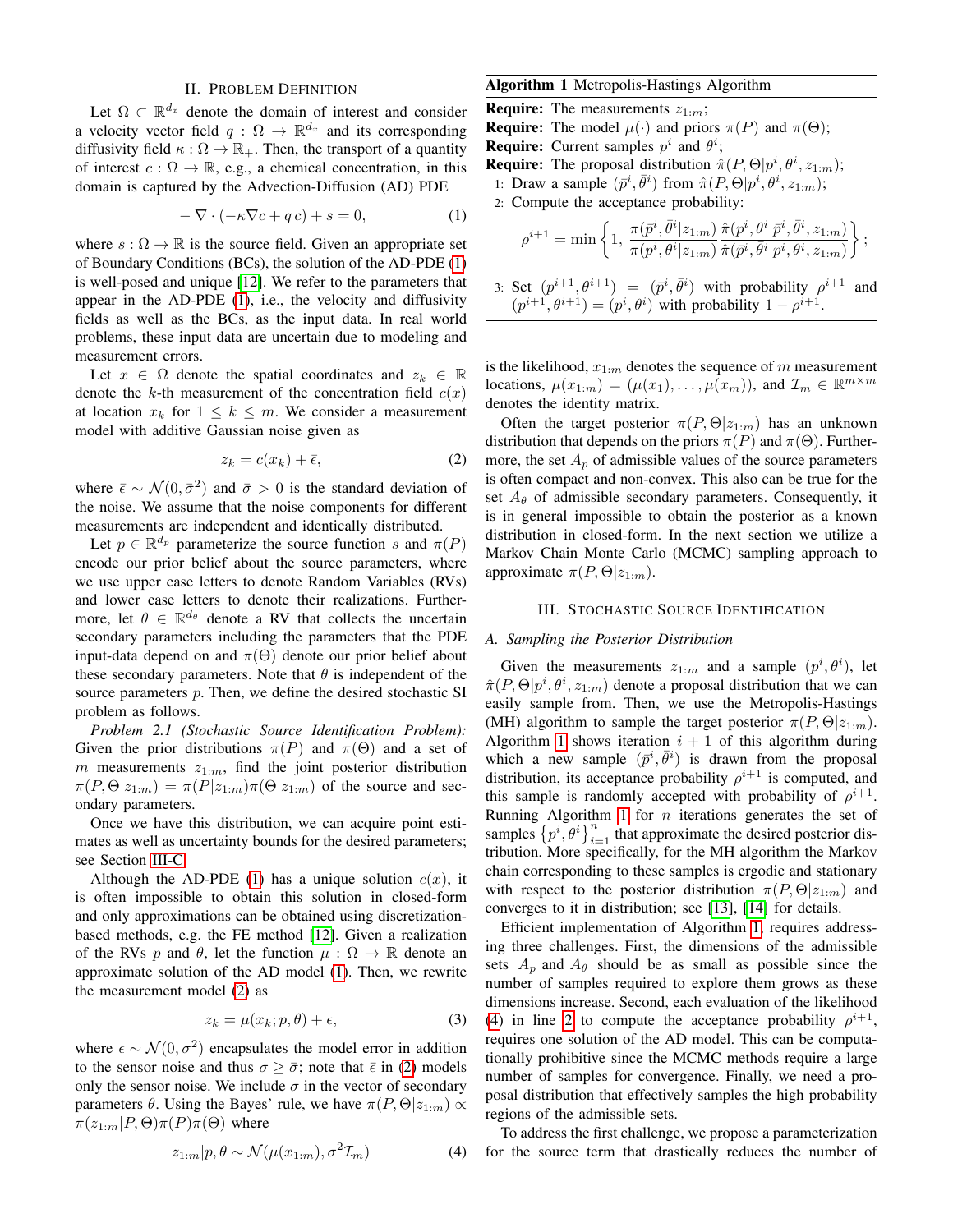required unknowns compared to a discretization-based formulation; cf. [\[7\]](#page-5-6). Particularly, we approximately represent the source function  $s(x)$  in [\(1\)](#page-1-2) as a linear combination of  $n<sub>s</sub>$  tower functions

<span id="page-2-0"></span>
$$
s(x) = \sum_{j=1}^{n_s} \beta_j \phi(x; \underline{x}_j, \bar{x}_j), \tag{5}
$$

where  $\beta_j > 0$  denotes the intensity of the j-th tower function and  $\underline{x}_j$  and  $\overline{x}_j$  denote the bounds on its support where  $x_j < \bar{x}_j$ . Each tower function in [\(5\)](#page-2-0) is defined as  $\phi(x; \underline{x}, \bar{x}) = 1$  if  $\underline{x} \leq x \leq \bar{x}$  and zero otherwise. Given this parameterization of the source function, we have  $p = (\beta_1, \underline{x}_1, \bar{x}_1, \dots, \beta_{n_s}, \underline{x}_{n_s}, \bar{x}_{n_s})$  and  $d_p = (2d_x + 1)n_s$ . This particular parameterization considerably decreases the dimension of the admissible set  $A_p \subset \mathbb{R}^{d_p}$ .

Next, to speed-up the evaluation of the AD model, required for the computation of the likelihood [\(4\)](#page-1-5), we construct a closed-form approximation  $\mu(x)$  of the field  $c(x)$  for a given realization of the secondary parameters  $\theta$  by utilizing the Proper Orthogonal Decomposition method [\[15\]](#page-5-15). The idea is to perform the expensive computations offline by solving the AD model [\(1\)](#page-1-2) many times. These solutions, called snapshots, are then used to construct a small set of optimal basis functions that span the solution of the AD model. Given the source parameters  $p$  and secondary parameters  $\theta$ , we can approximate the concentration field  $c(x; p, \theta)$  by  $\mu(x; p, \theta)$  efficiently and with acceptable accuracy; see [\[9\]](#page-5-8) for more details.

Finally, using a proposal distribution that samples from high probability regions of the admissible sets  $A_p$  and  $A_\theta$  is crucial for the efficient implementation of the MH Algorithm [1.](#page-1-4) Since the low dimensional representation of the source discussed above renders the relationship between the approximate concentration field  $\mu(x; p, \theta)$  and parameters p nonlinear, finding high probability regions of  $A_p$  is difficult; see Section [IV-A.](#page-3-2) In this paper, we build on our previous work [\[8\]](#page-5-7) to construct a proposal distribution centered around a deterministic solution of the SI problem which allows us to directly sample important regions of  $A_p$ . Particularly, let  $\hat{p}$  denote the mean of the proposal distribution. Then, given that the RVs  $P$  and  $\Theta$  are independent, we define the desired proposal distribution as

$$
\hat{\pi}(P,\Theta|p^i,\theta^i,z_{1:m})\n\times\n\begin{cases}\n\mathcal{N}(\hat{p},\hat{\sigma}^2\mathcal{I}_{d_p})\,\pi(\Theta) & \text{if } P \in A_p, \,\Theta \in A_\theta \\
0 & \text{o.w.}\n\end{cases}\n\tag{6}
$$

where  $\hat{\sigma} > 0$  is the standard deviation of the proposal distribution. Various MH algorithms differ in the selection of the mean  $\hat{p}$  of the proposal distribution. Here we utilize the random-walk MH algorithm where we set  $\hat{p} = p^i$  in Algorithm [1](#page-1-4) to draw sample  $i + 1$ . We initialize the algorithm by setting  $p^0$  equal to a deterministic solution of the SI problem obtained from [\[8\]](#page-5-7) for the measurements  $z_{1:m}$ , where we solve the deterministic problem for the most probable value of the secondary parameters  $\theta$  obtained from  $\pi(\Theta)$ . Note that in [\(6\)](#page-2-1), we confine the support of the proposal distribution to the admissible set  $A_p$  and we directly use the prior distribution  $\pi(\Theta)$  for the secondary parameters. This is based on the assumption that  $\Theta$  can be broken down into small, preferably one-dimensional independent RVs such that we can directly sample  $\pi(\Theta)$  without needing a proposal distribution for it.

#### <span id="page-2-3"></span>*B. Modeling Uncertainty in the Secondary Parameters*

Solving real-world SI problems requires the consideration of various sources of uncertainty pertaining to the mathematical model and the PDE input-data, which here are captured in the RV Θ. The uncertainty in the model includes the simplifying assumptions required to derive it as well as the approximations made afterwards, e.g., the discretization of the domain and the model reduction. The standard deviation  $\sigma$  of the measurement model in [\(3\)](#page-1-7) captures these uncertainties. Uncertainty in the PDE input-data is another practical concern; see [\[16\]](#page-5-16) for a detailed study of uncertainty quantification for flow fields. A major challenge in incorporating uncertainty in the PDE inputdata is that for every new input sample, we need to build a new AD model since the reduced model  $\mu(x; p, \theta)$  is obtained for a given value of these input data. In the following, we present an efficient approach based on Stochastic Reduced Order Models (SROMs) [\[11\]](#page-5-10) to sample the distribution of the secondary parameters  $\theta$  that appear in the PDE input-data.

For simplicity assume that the first  $\bar{d}_{\theta}$  elements of  $\theta \in \mathbb{R}^{d_{\theta}}$ correspond to parameters that appear in the input data whereas the rest of the entries correspond to other hyper-parameters, e.g., the standard deviation  $\sigma$  in [\(3\)](#page-1-7). With slight abuse of notation, let  $\Theta_l$  denote the *l*-th entry of  $\Theta$  that is independent of all other entries where  $l \in \{1, \ldots, \bar{d}_{\theta}\}\$ . For instance,  $\theta_l$ can denote the uncertain inlet velocity BC that is required to obtain the velocity field  $q(x)$  in [\(1\)](#page-1-2). Given the marginal prior distribution  $\pi(\Theta_l)$ , we can use SROMs to obtain a discrete approximation  $\{\alpha_{l,j}, \theta_{l,j}\}_{j=1}^{n_{\theta,l}}$  for this distribution using  $n_{\theta,l}$ samples of the RV  $\Theta_l$  with corresponding probability weights  $\alpha_{l,j}$ . Specifically, let  $\Xi_{l,j} \subset \mathbb{R}$  for  $j \in \{1, \ldots, n_{\theta,l}\}\$  denote a partition of the feasible set  $A_{\theta_l}$  corresponding to the sample  $\theta_{l,i}$ . Then, the distribution  $\pi(\Theta_l)$  can be approximated by the piecewise constant probability density function

<span id="page-2-2"></span>
$$
\pi(\theta_l) \approx \sum_{j=1}^{n_{\theta,l}} \alpha_{l,j} \mathbb{1}(\theta_l \in \Xi_{l,j}),\tag{7}
$$

where  $\mathbb{1}(\theta_l \in \Xi_{l,j})$  is an indicator function. If  $\Theta_l$  is dependent on any other secondary parameters, then we consider the joint distribution. The SROM approximation of a multivariate distribution is handled exactly the same way; see [\[11\]](#page-5-10) and the references therein for theoretical details.

<span id="page-2-1"></span>Given a set of SROM approximations  $\{\alpha_{l,j}, \theta_{l,j}\}_{j=1}^{n_{\theta,l}}$ , we construct the joint SROM representation of all secondary parameters  $\theta_{1:\bar{d}_{\theta}}$  that appear in the PDE input-data as  $\{\prod_{l=1}^{n_{\theta}} \alpha_{l,j}, \theta_{1:\bar{d}_{\theta},j}\}_{j=1}^{n_{\theta}}$  where  $n_{\theta} = \prod_{l=1}^{n_{\theta}} n_{\theta,l}$  is the total number of SROM samples  $\theta_{1:\bar{d}_{\theta},j}$  obtained from all combinations of individual samples  $\hat{\theta}_{l,j}$  for  $l \in \{1, \ldots, \bar{d}_{\theta}\}\.$  Given these samples in the joint space, we approximate the desired distribution  $\pi(\Theta_{1:\bar{d}_{\theta}})$  of the secondary parameters with an equation similar to [\(7\)](#page-2-2) in which the partition  $\Xi_{1:\bar{d}_{\theta},j}$  is the intersection of the individual partitions  $\Xi_{l,j}$ .

The use of unequal weights in SROMs allows for estimation of  $\pi(\Theta_{1:\bar{d}_{\theta}})$  with a small number of samples. This is the key to quantifying uncertainty in the presence of secondary parameters. Specifically, given a sample  $\theta_{1:\bar{d}_{\theta},j}$ , we construct a reduced AD model  $\mu(x; p, \theta_i)$  corresponding to the PDE inputdata specified by that sample. We use direct sampling to obtain the posterior distribution  $\pi(\Theta_{1:\bar{d}_{\theta}}|z_{1:m})$  of the secondary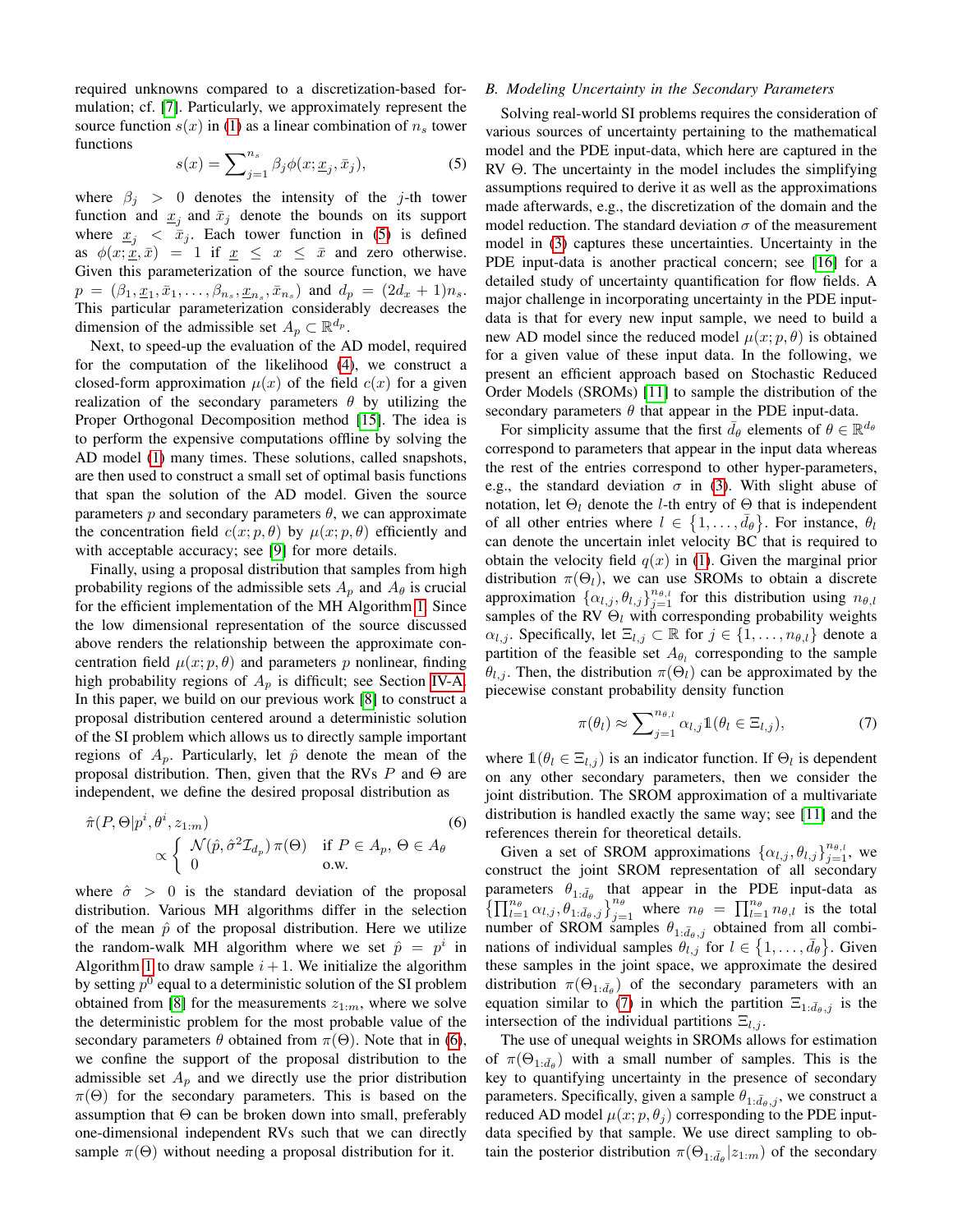parameters. Specifically, we update the SROM probability weights  $\alpha_{l,j}$  while keeping the samples  $\theta_{l,j}$  fixed.

## <span id="page-3-1"></span>*C. Point Estimators for Source Parameters*

In this section we briefly discuss the procedure to obtain point estimates and uncertainty bounds for the source parameters  $P$  given a set of  $n$  MCMC samples generated by the MH Algorithm [1](#page-1-4) for the target distribution  $\pi(P|z_{1:m})$ . Specifically, we can calculate the *mean* as a point estimate as  $\arg[P] = 1/n \sum_{i=1}^{n} p^{i}$ . On the other hand, the computation of the variance is not as straight-forward since the MCMC samples are correlated. The correlation decreases the efficiency of sampling so that  $n$  samples provide less accurate estimates than if the samples were independent. In order to remove the correlation among the samples, we utilize the so-called batchmeans method [\[17\]](#page-5-17). Specifically, we divide the samples into  $n_b$  batches of length  $n_l$  so that  $n \approx n_b n_l$ . <sup>[1](#page-3-3)</sup> Let  $\arg[P]_b$  be the mean of the samples in batch  $b$ . Then, the sample variance of these mean values asymptotically estimates  $\sigma^2/n_l$ . Thus, we can estimate the *variance* of the source parameters as

$$
\text{var}[P] = \frac{n_l}{n_b} \sum_{b=1}^{n_b} (\text{avg}[P]_b - \text{avg}[P])(\text{avg}[P]_b - \text{avg}[P])^\top.
$$

Note that as  $n \to \infty$ , the uncertainty in the point estimator  $\exp[P]$  will converge to zero while  $\exp[P]$  will converge to the true value. Nevertheless, due to correlation, the convergence is slower than if the samples were independent. It is possible to define an effective sample size that measures the efficiency of the sampling process. Specifically, let  $corr(\tau)$  denote the autocorrelation with lag  $\tau \in \mathbb{N}$  among the samples. Then, the effective sample size is defined as

<span id="page-3-5"></span>
$$
n_{\text{eff}} = \frac{n}{1 + 2\sum_{\tau=1}^{\infty} \text{corr}(\tau)}.
$$
 (8)

*Remark 3.1 (Alternative Estimators):* Given the posterior distribution  $\pi(P|z_{1:m})$ , we can define different point estimators for the source parameters, e.g., the mean estimator. Another estimator of interest is the *maximum a posteriori* (*map*) estimator that is defined as the source parameter values with maximum posterior probability [\[18\]](#page-5-18).

## IV. RESULTS

<span id="page-3-0"></span>In this section we demonstrate the performance of our proposed stochastic Source Identification Algorithm [1](#page-1-4) through numerical experiments implemented using MATLAB on a computer with 64GB of memory and 4.20GHz clock speed. Specifically, we consider a non-convex domain depicted in Figure [1.](#page-3-4) We assume that the air flows into the domain through the sides with a constant velocity. Then, an in-house fluid dynamics code is utilized to simulate the steady-state velocity filed  $q(x)$  in the domain with a Finite Element (FE) mesh with 15034 grid points. In the following results, we set the inlet velocity BC to  $q_{\rm in} = 0.025$  and use a constant diffusivity value of  $\kappa = 10^{-4}$  as the ground truth.

To select the standard deviation  $\hat{\sigma}$  of the proposal distribution [\(6\)](#page-2-1), we scale the source parameters so that they all have similar ranges and a universal value of  $\hat{\sigma}$  can be used for all of them. Furthermore, we assume that the sensor noise

<span id="page-3-4"></span>

Fig. 1: True concentration field generated by the rectangular source and the corresponding lattice of  $m = 42$  measurement locations denoted by the stars.

standard deviation in [\(2\)](#page-1-3) is  $\bar{\sigma} = 0.03$ . We use a uniform prior for the measurement error standard deviation  $\sigma$  in [\(3\)](#page-1-7), i.e., we set  $\pi(\sigma) =$  Uniform  $[0, \sigma_{\text{max}}]$  where  $\sigma_{\text{max}} \in \mathbb{R}_+$ is an upper-bound. For simplicity we assume that the  $m$ measurements required for SI, are collected over lattices that uniformly sample the domain. Unless specified otherwise, we use  $m = 42$  measurements and utilize the Sensitivity Analysis (SA), presented in [\[8\]](#page-5-7), for the selection of  $p^0$  in the proposal distribution [\(6\)](#page-2-1). Note that the SA method is used as an efficient approach to initialize the deterministic solver in [\[8\]](#page-5-7). To assess the identification accuracy, we define the error term  $err_{\text{avg}} = ||p^* - \text{avg}[P]|| / ||p^*||$  where  $p^*$  denotes the true source parameters. We define similarly the error  $err_{map}$  of the *map* estimator. Finally, we discard 10% of the samples generated by Algorithm [1](#page-1-4) as burned-in samples; see the next section for justification.

To diagnose the convergence of the algorithm, in addition to the effective sample size [\(8\)](#page-3-5), we use the *acceptance rate* which we define as the mean acceptance probability given as  $\bar{\rho}$  = avg[ $\rho$ ]. Since independent sampling of multiple Markov chains in parallel is extremely efficient, we simulate  $n_c$  chains simultaneously using MATLAB parallel toolbox. These chains provide additional diagnosis tools, e.g., the shrink factor; see [\[13,](#page-5-13) ch. 8]. Nevertheless, caution should be taken when interpreting multi-chain samples as they might result in misleading conclusions [\[17\]](#page-5-17).

#### <span id="page-3-2"></span>*A. Parameter Study*

Our objective in this section is to examine the ability of our proposed stochastic SI algorithm to capture the desired posterior distribution  $\pi(P, \Theta | z_{1:m})$  as a function of the number of measurements  $m$ , different initialization approaches, and model inaccuracies. To do so, we consider an experiment with one rectangular source with parameters  $p^* = (0.2, 2.50, 2.60, 1.10, 1.20)$  creating the concentration filed given in Figure [1.](#page-3-4) We obtain a ground truth model for the concentration field by solving the AD-PDE [\(1\)](#page-1-2) for the true values of the diffusivity and inlet velocity BC using another inhouse FE code with 1230 grid points. Then, given this ground truth FE model, we build an approximate closed-form model  $\mu_{true}(x)$  using the Proper Orthogonal Decomposition method; see Section [III-A.](#page-1-8) To investigate the effect of model inaccuracy, we also construct a second reduced model  $\mu_1(x)$  for PDE input-data different than the true ones. Finally, we compare two different initialization approaches for the selection of  $p^0$ 

<span id="page-3-3"></span><sup>&</sup>lt;sup>1</sup>We set  $n_l = \lfloor n^{0.5} \rfloor$  as per the recommendation in [\[13,](#page-5-13) ch. 8].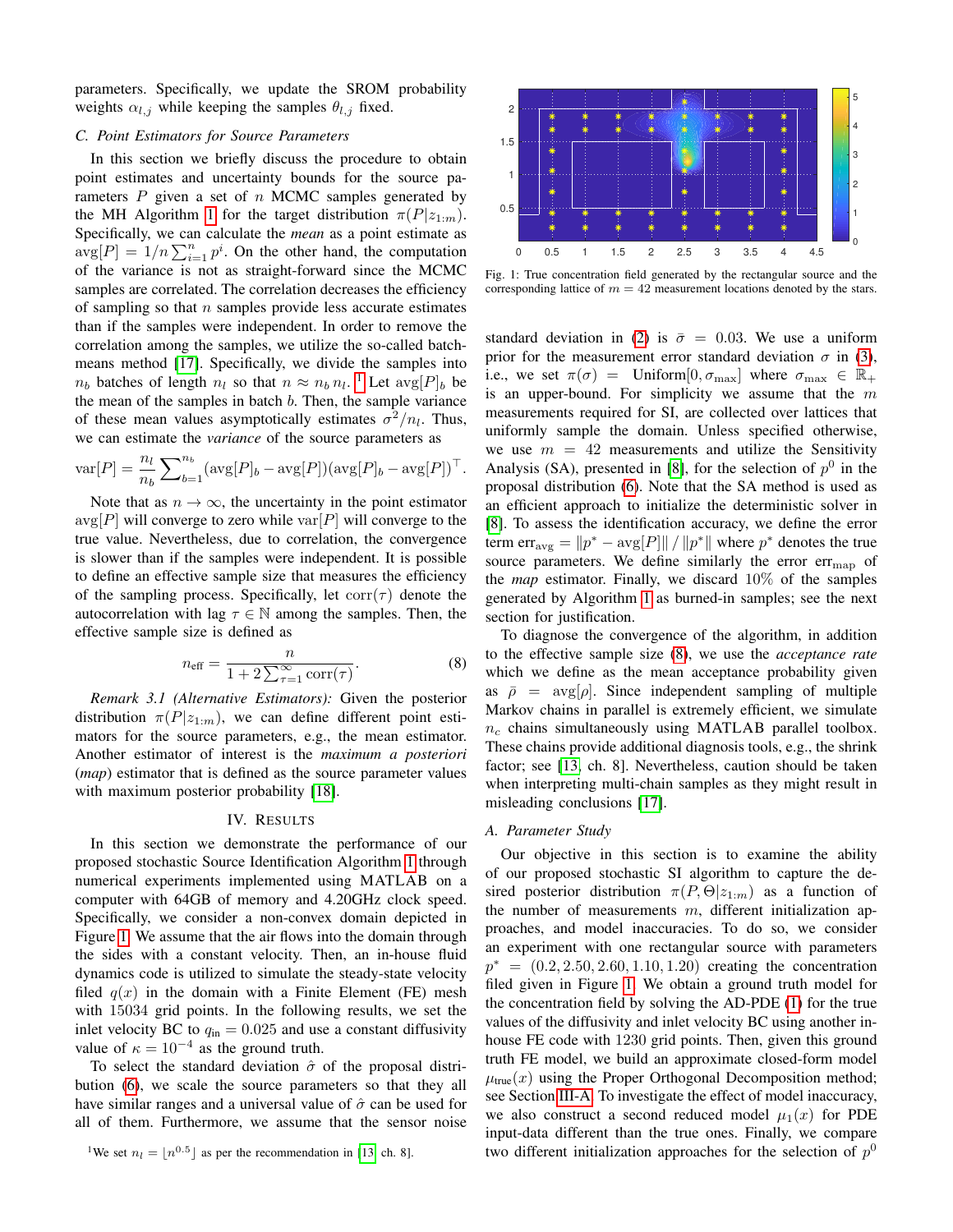<span id="page-4-0"></span>

Fig. 2: Trace plot of MCMC samples for the lower-bound  $p_4 = \underline{x}_2$  of the source support for simulation 3 where the true value is 1.10.

in the proposal distribution [\(6\)](#page-2-1): (i) the SA method presented in [\[8\]](#page-5-7) and, (ii) the deterministic solution obtained after solving the SI problem as per the discussions in [\[8\]](#page-5-7). In these case studies, the only uncertain secondary parameter is the error standard deviation in the measurement model [\(3\)](#page-1-7), i.e.,  $\theta = \sigma$ .

Table [I](#page-5-19) shows the simulation results for different combinations of the parameters where we average the values of  $n_{\text{eff}}$  and  $\bar{\rho}$  over all  $n_c$  chains. Comparing the first three rows of Table [I,](#page-5-19) we see that the computation time increases as the number of samples and chains increase. Nevertheless, all runtimes are in the order of seconds (or a few minutes), which illustrates the tractability of our method. Note that the acceptance rates are generally small due to the complicated non-convex form of the admissible set  $A_p$ . Nevertheless, for simulation 1,  $\bar{\rho}$ is an order of magnitude larger since for  $n = 10^3$ , the samples are still converging to the high probability region of  $A_p$  resulting in higher acceptance probabilities. Once they reach this region, most new samples are rejected since they have smaller likelihood than the current ones; see Algorithm [1.](#page-1-4) The fact that the samples in simulation 1 have not converged is also evident from the larger error values  $err_{avg}$  and  $err_{map}$ and standard deviation value  $\exp[\sigma]$ . Figure [2,](#page-4-0) shows the trace plot of the lower-bound  $p_4 = \underline{x}_2$  of the source support for simulation 3 which is identical to simulation 1 except that  $n = 10<sup>4</sup>$ . Observe that the early samples have larger variations. Note that 10% of the initial samples are discarded (burned-in) since they correspond to low probability regions of  $A_p$ .

Next in simulation 4, we compare the effect of the initialization method used to select  $p^0$  in the proposal distribution [\(6\)](#page-2-1). In this simulation, SI refers to the deterministic solution obtained using the formulation presented in [\[8\]](#page-5-7). Note that the deterministic solution adds to the computation time but does not seem to improve the error values. Next, simulation 5 uses a smaller number of measurements  $m = 28$ . This results in a less accurate initialization which means that more samples  $n$  are required for the algorithm to discover highprobability regions of  $A_p$ . Figure [3](#page-4-1) depicts the scatter plot of source centers corresponding to samples overlaid on the exact source field. Note that only one of the chains converges to the true source support. Thus, when the initialization is inaccurate, the algorithm will require larger number of samples for convergence. This shows the importance of a properly constructed proposal distribution [\(6\)](#page-2-1). Finally, the last row in Table [I](#page-5-19) corresponds to an inaccurate model that is built with

<span id="page-4-1"></span>

Fig. 3: Scatter plot of the source centers for MCMC samples in simulation 5. Note that only one of the chains has converged to true source support.

wrong input data. Note that the algorithm successfully detects this and assigns a much larger measurement error value  $\exp[\sigma]$ to this case. Referring to Table [I,](#page-5-19) notice that  $\arg[\sigma]$  as a point estimate of the RV  $\sigma$  is larger than the sensor noise  $\bar{\sigma} = 0.03$ in all cases. This is expected since  $\sigma$  captures model errors in addition to sensor noise; see Section [II.](#page-1-0)

# *B. Uncertainty in PDE Input Data*

Next, we investigate the performance of our algorithm for uncertain PDE input-data. Specifically, we consider the case of one source, as in the previous section, and assume uncertainty in diffusivity  $\kappa$  and inlet velocity BC  $q_{\text{in}}$ , i.e.,  $\theta = (\kappa, q_{\text{in}}, \sigma)$ . Since  $\kappa$  and  $q_{\text{in}}$  appear in the PDE inputdata, we use SROMs to capture their distribution as per the discussion in Section [III-B.](#page-2-3) Specifically, we use 5 samples  $\pi(\kappa) \approx \{1/5; 10^{-5}, 5 \times 10^{-5}, 10^{-4}, 5 \times 10^{-4}, 10^{-3}\}\;$  for the constant diffusivity field and 5 samples for the inlet velocity BC as  $\pi(q_{\text{in}}) \approx \{1/5; 0.001, 0.002, 0.003, 0.004, 0.005\},\$ resulting in 25 models  $\mu(x; p, \theta_j)$  with the prior distribution  $\pi(\mu) \approx \{1/25, \mu(x; p, \theta_j)\}_{j=1}^{25}$ . Note that in the absence of any prior knowledge, we have used uniform distribution over the models. Furthermore, note that the true value of the inlet velocity BC is  $q_{\rm in} = 0.025$ , which is not included in the SROM samples meaning that none of the models is constructed based on the true input data.

We use  $n = 5 \times 10^4$  samples and  $n_c = 2$  chains here. Figure [4](#page-5-20) depicts the posterior probability weights of the SROM samples for both the diffusivity field and inlet velocity BC. It can be seen that the true diffusivity value  $\kappa = 10^{-4}$  has a high posterior probability. Since the true inlet velocity BC  $q_{\text{in}} = 2.5 \times 10^{-3}$  is not included in the SROM samples, the closest value has a high probability. Also, the average standard deviation value is  $\text{avg}[\sigma] = 0.231$ , which is considerably high reflecting the large model error due to inaccurate input data and model reduction. It is worth mentioning that the diffusivity range used here is very large (two magnitude orders). This would seldom happen in practice.

## *C. Multiple Sources*

Finally, in this section we consider two sources, a circular source centered at  $(2.5, 0.3)$  with a radius of 0.08 and intensity of 0.2 and a rectangular source with parameters  $p_{6:10}^* = (0.25, 3.85, 3.95, 1.0, 1.15)$ . We use  $n = 2 \times 10^4$ samples and  $n_c = 2$  chains to explore the feasible set  $A_p \nightharpoonup \mathbb{R}^{10}$ . Given the samples of the posterior distribution